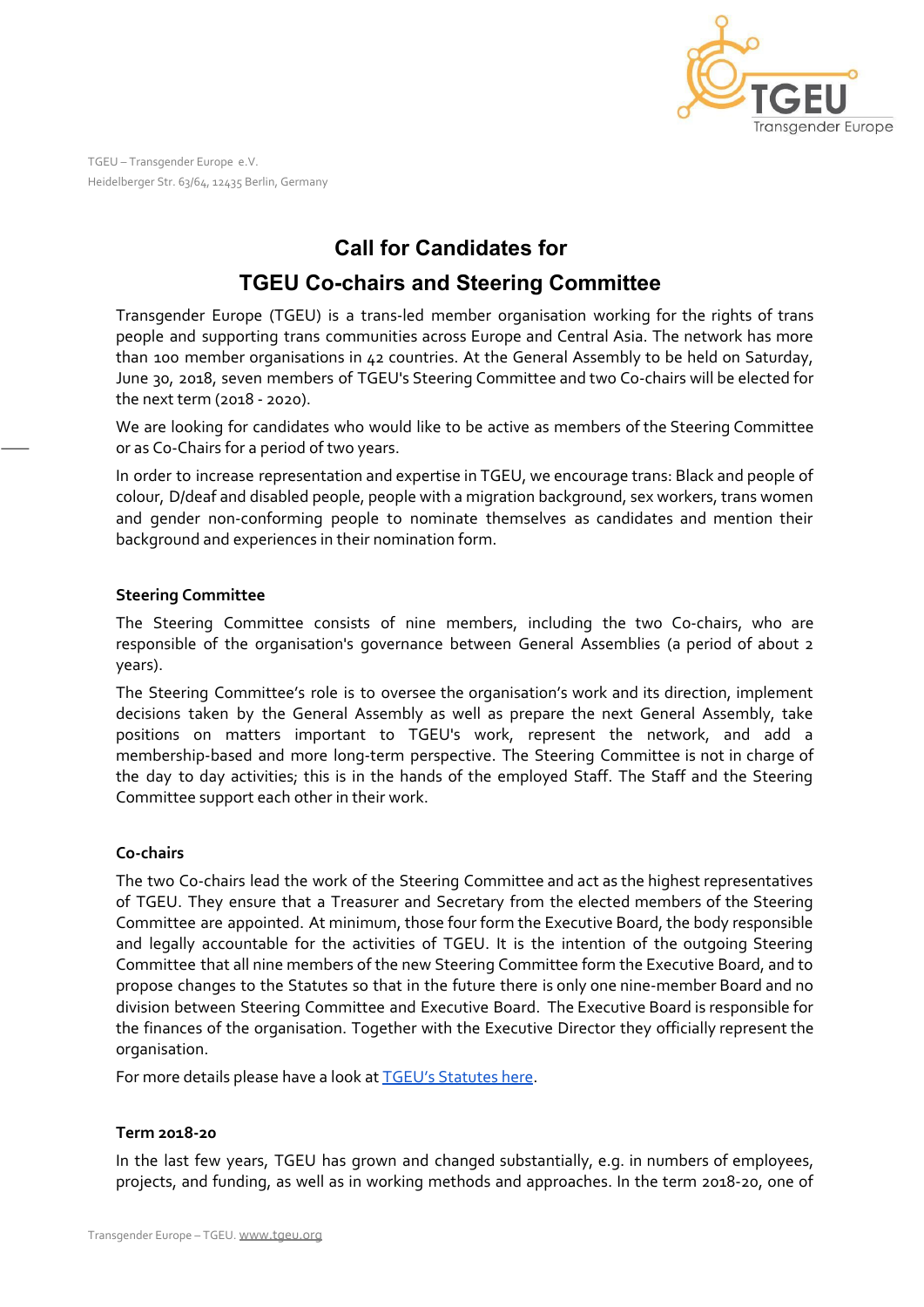

the major tasks awaiting the Steering Committee is jointly with the Staff adjusting to these changes, developing support structures in TGEU to ensure the sustainability and wellbeing of the organisation and its team of Staff and Steering Committee members.

#### **Key activities**

Candidates who get elected to the Steering Committee, including Co-chairs, can expect:

- to be a representative of Transgender Europe (TGEU)
- to exchange in a collaborative and diverse team of trans activists;
- to implement their knowledge in shaping the future of the trans movement in Europe and Central Asia;
- to travel about 4 times a year, usually to Berlin, Germany, for live meetings of the TGEU Steering Committee and Staff (costs covered for meetings: travel, accommodation, food/per diems);
- to meet online with the Steering Committee about once per month;
- fully covered opportunities for training and attending conferences;
- to participate in the Council and General Assembly at the end of the term (2020) with all costs covered;

Ideal candidates for the **Steering Committee** should:

- be well-connected to trans communities in their regions and have been involved in trans organising on a local, national, regional or international level;
- be eager to represent and amplify the voices of the diverse trans communities in Europe and Central Asia;
- be willing to learn, unlearn and challenge normative narratives,
- have experience in being part of an activist group or leading this group;
- have an understanding of intersectional approaches
- be ready to dedicate up to 30 to 40 hours per month to TGEU, and participate in online-based and live meetings;
- be fluent in spoken and written English (does not have to be perfect, but good enough to do all the work in English, the working language of TGEU);
- have internet access and be comfortable with standard internet-based communication (regular online voice meetings, mailing-lists, emails and document sharing), support with using these tools can be provided;
- be able to travel abroad occasionally for meetings, and potentially for conferences (help with obtaining visas will be provided and travel costs, accommodation and food/per diems will be covered).

Ideal candidates for **Co-chair** should:

- have the expertise expected from members of the Steering Committee (see above)
- be able and willing to cooperate closely with the other Co-chair elected by the General Assembly and with the Executive Director,
- bring experience in coordination, facilitation, team leadership and support but also conflict management with an understanding of power dynamics and oppressive systems (support with becoming more familiar with some of these can be provided)
- lead the team towards intersectional practices
- have an understanding of a governing and leadership body's tasks,